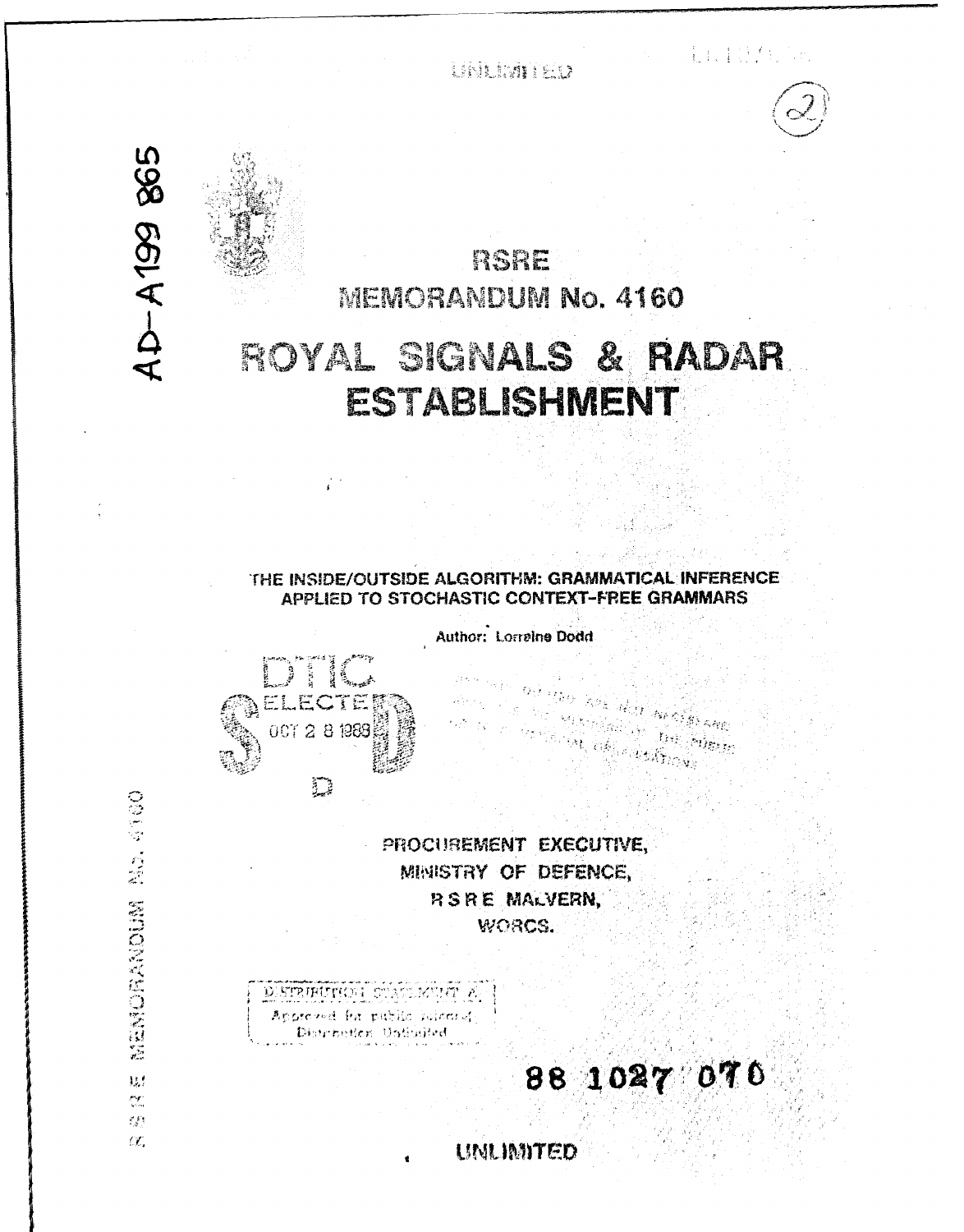Royal Signals and Radar Establishment

# Memorandum 4160

# THE **INSIDE-OUTSIDE** ALGORITHM: GRAMMATICAL **INFERENCE** APPLIED TO STOCHASTIC CONTEXT-FREE **GRAMMARS**

# Lorraine Dodd

#### <sup>3</sup> une **1988**

Copyright Controller **HMISO,** London, **1988,**

#### Abstract

This paper describes the Inside-Outside algorithm which re-estimates the rewrite rule prob-<br>abilities of a stochastic context-free grammar. The particular example described in this<br>memorandum is the application of the Insi

Copyright **C** Controller **HMSO** London **1988**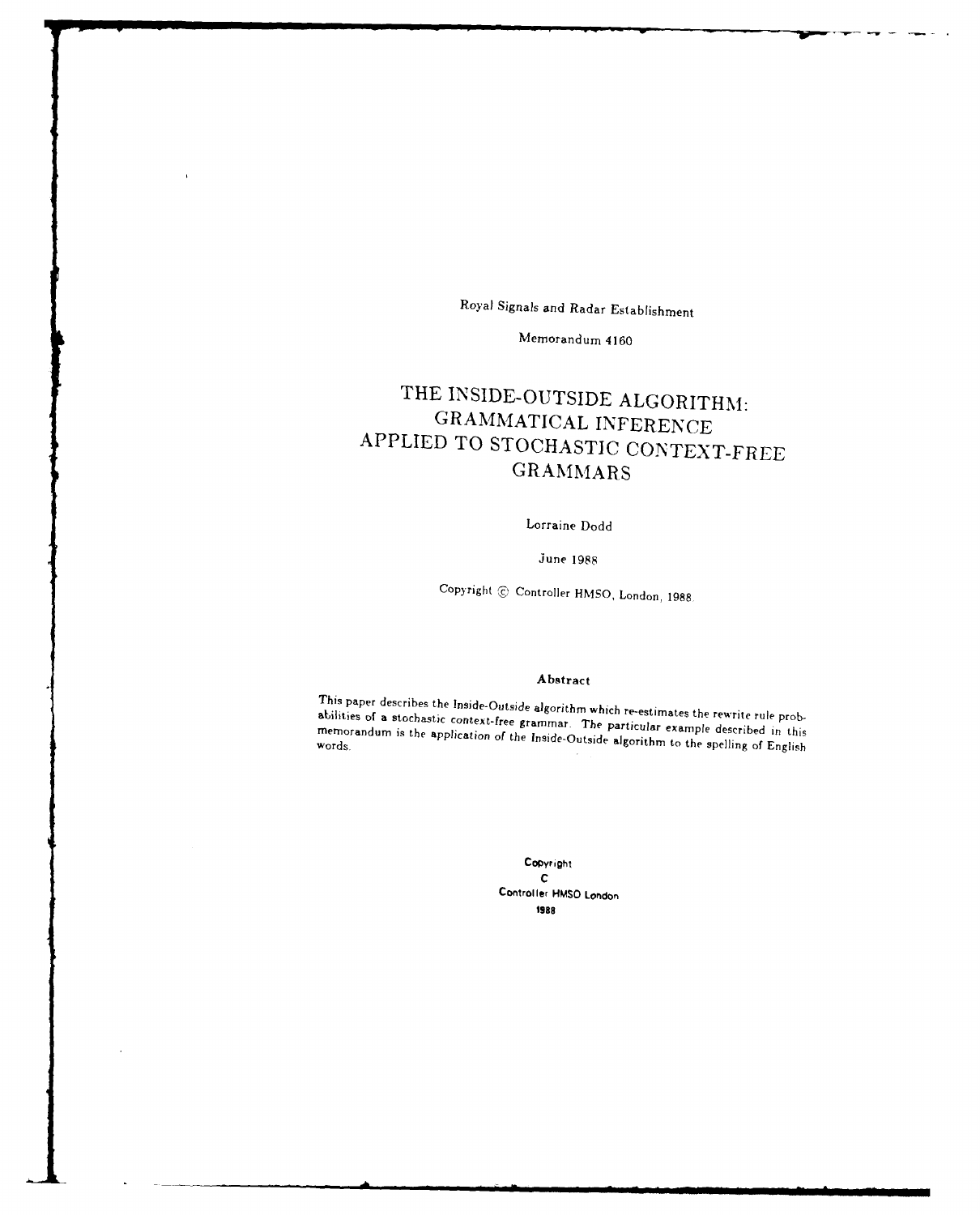# Contents

| 1  | Introduction                                                                                                                                                                                                                               | 1                |  |  |  |  |  |  |  |  |  |
|----|--------------------------------------------------------------------------------------------------------------------------------------------------------------------------------------------------------------------------------------------|------------------|--|--|--|--|--|--|--|--|--|
| 2  | <b>Stochastic Formal Grammars</b>                                                                                                                                                                                                          |                  |  |  |  |  |  |  |  |  |  |
|    | 2.1                                                                                                                                                                                                                                        | 1                |  |  |  |  |  |  |  |  |  |
|    | 2.2<br><b>Tree Diagrams</b> experiences and containing the containing the property of the containing the containing of the containing the containing of the containing of the containing of the containing of the containing of the contai | $\overline{2}$   |  |  |  |  |  |  |  |  |  |
|    | 2.3                                                                                                                                                                                                                                        | 3                |  |  |  |  |  |  |  |  |  |
| з  | The Inside-Outside Algorithm                                                                                                                                                                                                               | 3                |  |  |  |  |  |  |  |  |  |
|    | 3.1                                                                                                                                                                                                                                        | 3                |  |  |  |  |  |  |  |  |  |
|    | 3.2                                                                                                                                                                                                                                        | 3                |  |  |  |  |  |  |  |  |  |
|    | 3.3                                                                                                                                                                                                                                        | 4                |  |  |  |  |  |  |  |  |  |
|    | 3.4<br>The e and f values $\ldots$ . The set of $\ldots$ is a set of $\ldots$ is a set of $\ldots$                                                                                                                                         | 4                |  |  |  |  |  |  |  |  |  |
|    | 3.5                                                                                                                                                                                                                                        | 6                |  |  |  |  |  |  |  |  |  |
|    | 8.5                                                                                                                                                                                                                                        | 7                |  |  |  |  |  |  |  |  |  |
| 4  | The Computer Program                                                                                                                                                                                                                       | 8                |  |  |  |  |  |  |  |  |  |
|    | 4.1                                                                                                                                                                                                                                        | 8                |  |  |  |  |  |  |  |  |  |
|    | 4.2                                                                                                                                                                                                                                        | 8                |  |  |  |  |  |  |  |  |  |
|    | 4.3<br>Initialisation and a construction of the construction of the construction of the construction of the construction of the construction of the construction of the construction of the construction of the construction of the c      | 8                |  |  |  |  |  |  |  |  |  |
|    | 4.4<br>Probability Assignment Contract of the contract of the contract of the Probability Assignment                                                                                                                                       | 8                |  |  |  |  |  |  |  |  |  |
|    | 4.5                                                                                                                                                                                                                                        | 9                |  |  |  |  |  |  |  |  |  |
|    | 4.6<br>Matrix Update Albert and albert and albert and albert and albert and albert and albert and albert and albert and                                                                                                                    | 9                |  |  |  |  |  |  |  |  |  |
|    | 4.7<br>Notes and an analyzing and an analyzing and an analyzing and an analyzing and an analyzing and analyzing and an                                                                                                                     | 9                |  |  |  |  |  |  |  |  |  |
| 5  | The Experiments                                                                                                                                                                                                                            | $\boldsymbol{9}$ |  |  |  |  |  |  |  |  |  |
|    | 5.1                                                                                                                                                                                                                                        | 10               |  |  |  |  |  |  |  |  |  |
|    | 5.2                                                                                                                                                                                                                                        | 10               |  |  |  |  |  |  |  |  |  |
|    | 5.3                                                                                                                                                                                                                                        | 10               |  |  |  |  |  |  |  |  |  |
| 6. | A Maximum Likelihood Parser                                                                                                                                                                                                                | 11               |  |  |  |  |  |  |  |  |  |
|    | 6.1                                                                                                                                                                                                                                        | 11               |  |  |  |  |  |  |  |  |  |
|    | 6.2                                                                                                                                                                                                                                        | 13               |  |  |  |  |  |  |  |  |  |
| 7  | <b>Discussion</b>                                                                                                                                                                                                                          | 13               |  |  |  |  |  |  |  |  |  |
|    |                                                                                                                                                                                                                                            |                  |  |  |  |  |  |  |  |  |  |
| 8  | Appendix                                                                                                                                                                                                                                   | 15               |  |  |  |  |  |  |  |  |  |
|    |                                                                                                                                                                                                                                            |                  |  |  |  |  |  |  |  |  |  |

 $\mathbf{i}$ 

 $\mathcal{L}$ *A-.*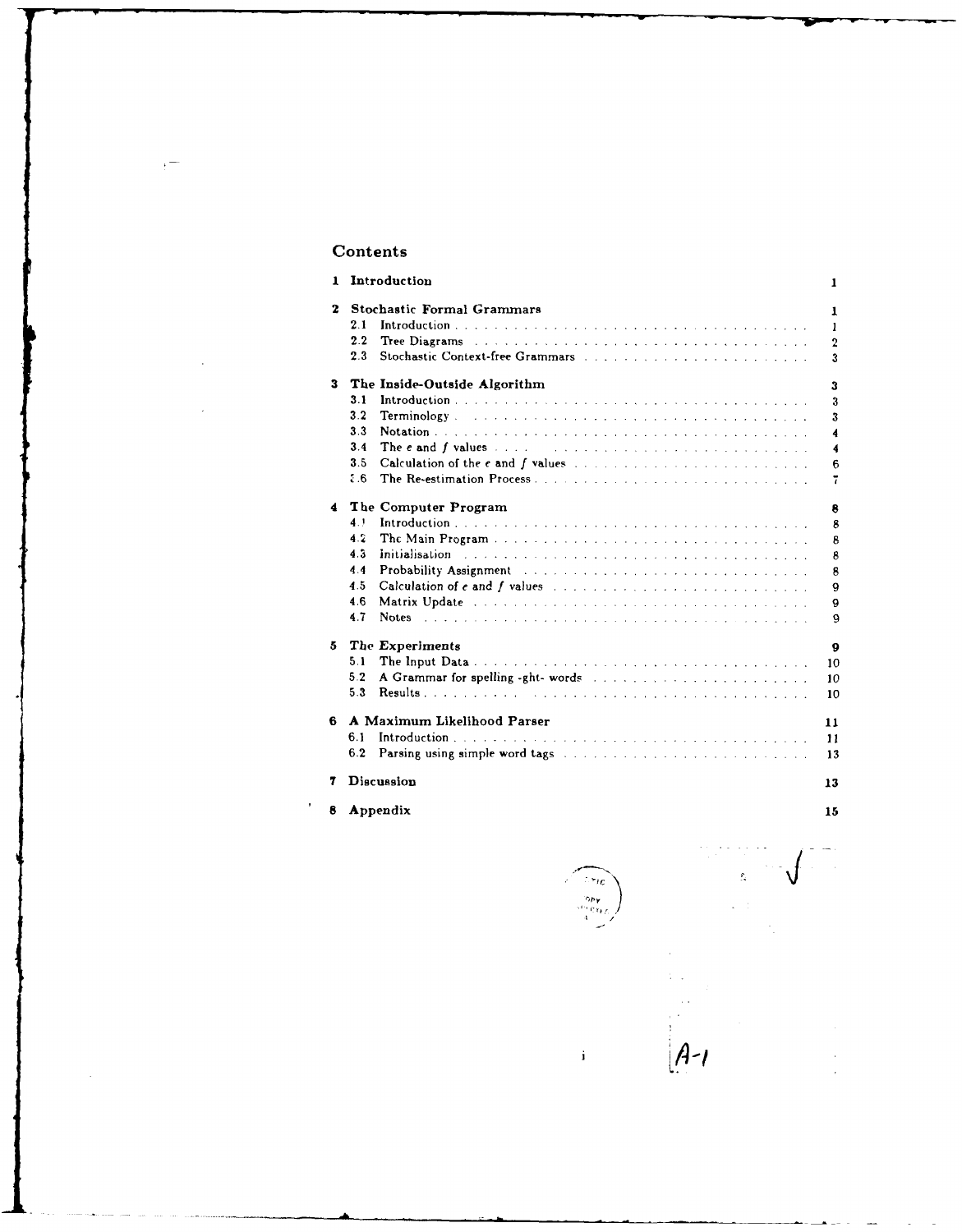# List of Figures

 $\bar{1}$ 

.<br>آ

| -2                      | The interval $\left[de\right]$ spanned by node labelled $C$ 4 |
|-------------------------|---------------------------------------------------------------|
| -3                      |                                                               |
| $\overline{\mathbf{4}}$ |                                                               |
| 5                       |                                                               |
| 6                       | Grammar 'score' against number of iterations 12               |
| 7                       |                                                               |
| -8                      | Maximum likelihood parse tree for the tag string AJNVR 14     |
|                         |                                                               |
|                         |                                                               |

# List of Tables

|--|--|--|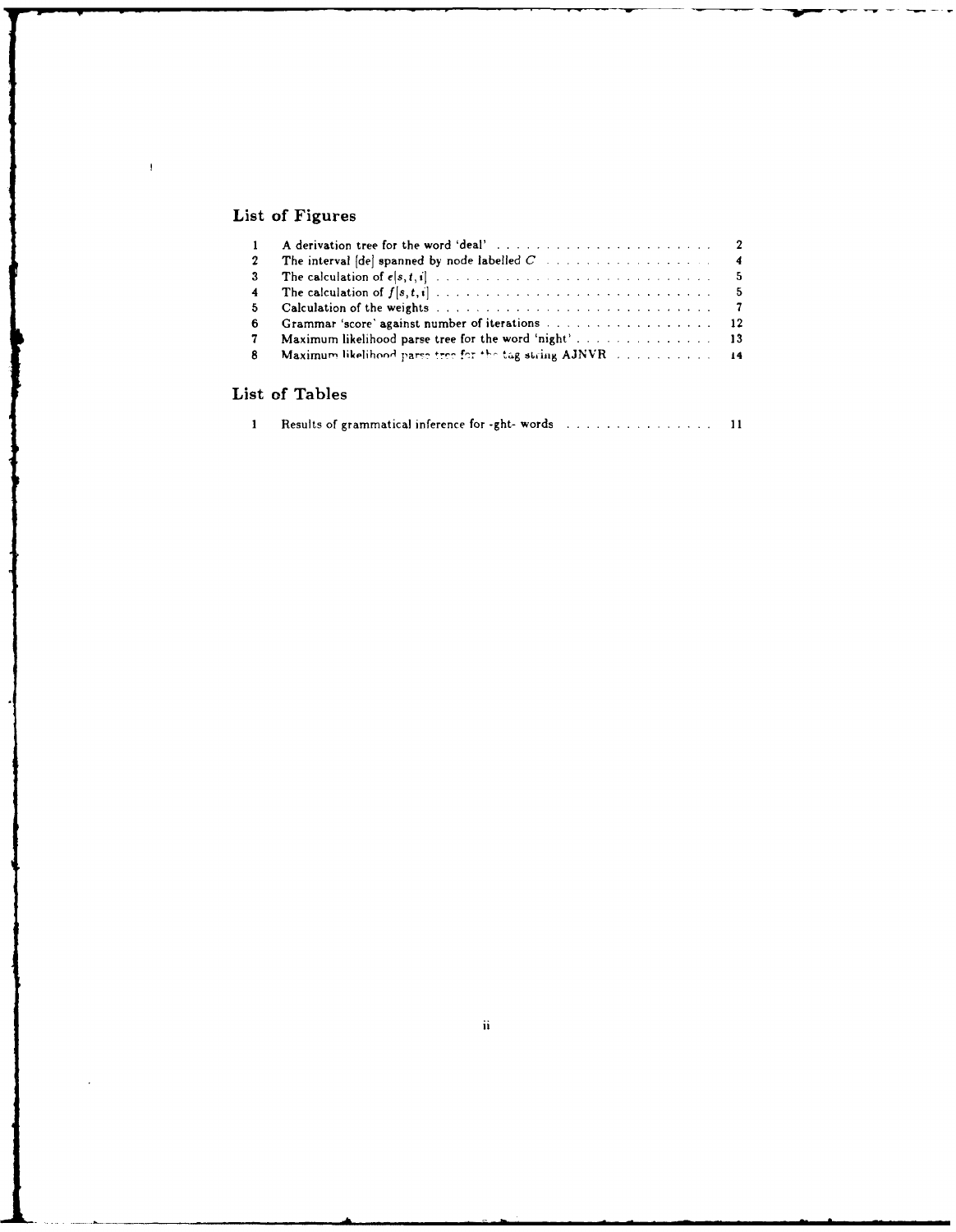#### **I** Introduction

Current research at RSRE into language modelling for Automatic Speech Recognition (ASR) involves the study of formal methods of grammatical inference; in particular, the inference of stochastic context-free grammars. The Inside-Outside algorithm [2] re-estimates the rewrite rule probabilities of a stochastic context-free grammar from many examples of data strings (which may be words, sentences, sequences of grammatical tags, mathematical expressions, or anything that could be explained by a context-free grammar). The Inside-Outside algorithm is also known as Baker's algorithm as it is based on his 'nodal span' principle which generalises and extends the techniques used in Hidden Markov modelling [4] to stochastic context-free grammars. The crucial idea is that the hidden random variables are associated with spans (i.e. intervals or substrings of the data strings) rather than with single sample times as in the (finite-state) Hidden Markov models.

This paper describes the mathematics of the Inside-Outside algorithm, a procedure for programming the algorithm and some early results of grammatical inference work using simple context-free grammars and small structured samples of English words. Section 2 briefly introduces stochastic formal grammars (tFGs) and gives an example of a stochastic context-free grammar. (For a more detailed description of SFGs see [3].) Section 3 describes the mathematics of the Inside-Outside (1-0) algorithm. Section 4 briefly discusses the computer programming aspects. Section 5 describes some exploratory experiments using the **1-0** algorithm on simple structured word strings. Section 6 briefly shows how the inferred stochastic context-free grammar can be used to find the maximum likelihood parse of a string. The final section is a discussion about the problems of using the **1-0** algorithm for general grammatical inference.

#### 2 Stochastic Formal Grammars

#### **2.1** Introduction

*A* stochastic formal grammar **(SFG)** can be used to specify languages and to describe physical patterns and data structures. A SFG can also be used in a generative capacity. The rewrite rules of the SFG have associated probabilities which can be used in a random sampling process to generate, for example, letters to form a word string. The probabilities for all the rewrite rules with the same left hand side sum to unity. For example:

|                 | $S \rightarrow DC$ 0.4      |     |
|-----------------|-----------------------------|-----|
|                 | $S \rightarrow CD$ 0.6      |     |
|                 | $D \rightarrow AB$ 1.0      |     |
|                 | $C \rightarrow BA$ 1.0      |     |
|                 | $B \rightarrow d \quad 0.3$ |     |
|                 | $B \rightarrow l \quad 0.7$ |     |
|                 | $A \rightarrow e 0.6$       |     |
| $A \rightarrow$ | $\mathbf{a}$                | 0.4 |
|                 |                             |     |

The symbols *C* and *D* are non-terminal symbols %hich are rewritten according to the stochastic rules as *AB* or *BA.* (These rules will be called non-terminal rules.) The special (start) symbol *S* denotes the start of the rewrite process. Pre-terminal symbols are those non-terminal symbols which can only be rewritten as terminal symbols. The pre-terminal symbols are *A* and *B.* (The rules which rewrite pre- terminals will be called terminal rules.) The grammar will generate sequences of terminal symbols such as 'deal', 'lead', etc.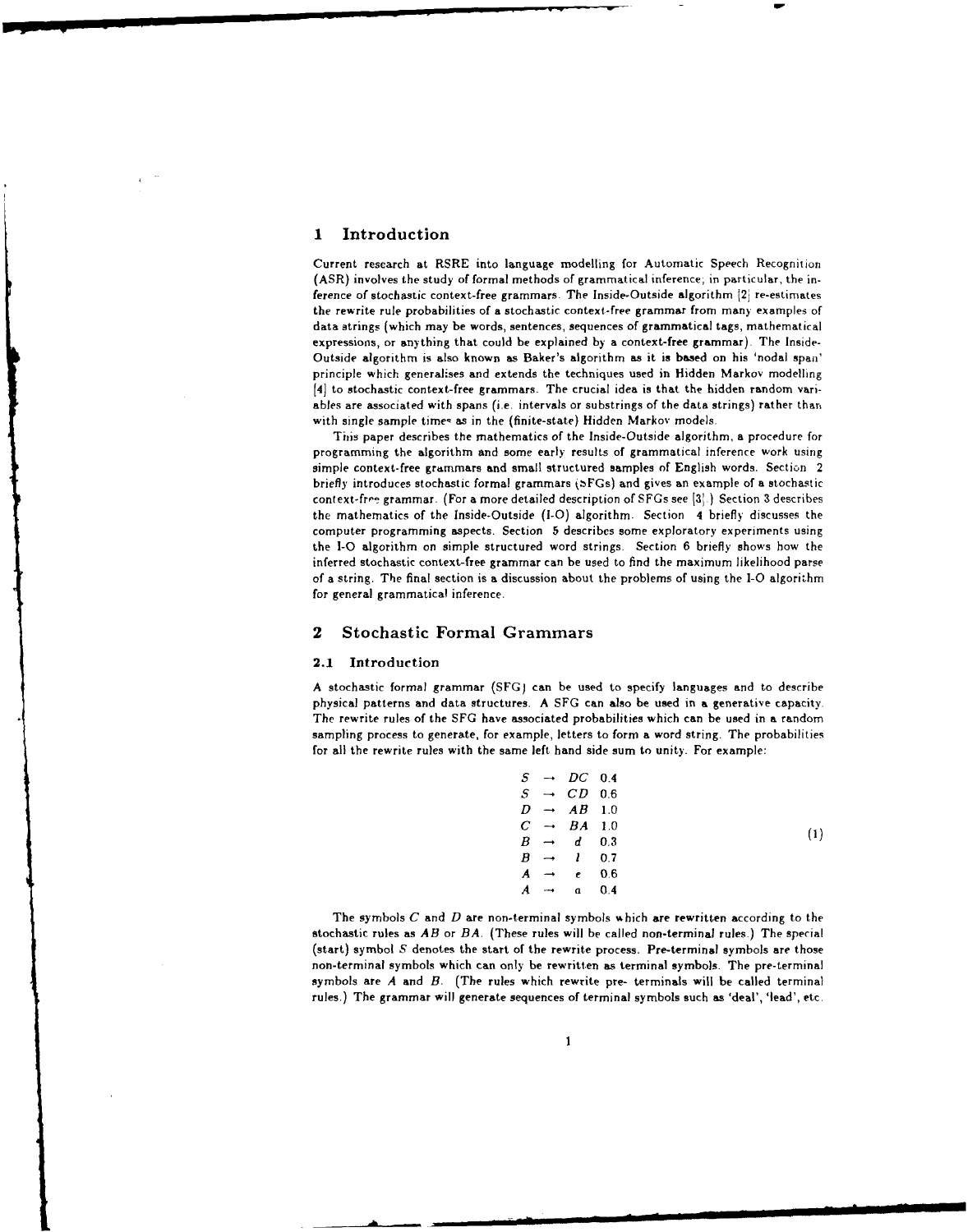



(Capital italicised letters will be used to denote non-terminal symbols and lower case letters to denote terminal symbols.)

#### 2.2 Tree Diagrams

**A** context-free grammar can be thought of as defining a set of tree diagrams. Each tree is labelled with a start symbol, **S,** at the root node, with terminal symbols at the leaves and non-terminal symbols labelling the inner nodes. Each node and its associated branches will be called a sub-tree and each sub-tree corresponds to a production rule in the grammar. Each tree has as its leaves a sequence of terminal symbols. Each tree has a probability associated with it which is the product of the probabilities associated with the sub-trees. The sum of all these tree probabilities is unity. Any particular sequence of terminal symbols may have more than one tree representation and the probability of the terminal string (given the grammar) is the sum of the probabilities of all these trees. The usual role of a tree diagram is to illustrate the parse (or derivation) of a word, sentence or data string according to the grammar.

For example, a derivation tree for the word 'deal' according to the grammar in ( **1)** is as shown in Figure **1.** The probability of the word 'deal' being generated **by** the grammar rules (which is shown in Figure **1)** works out at about one chance in thirty-three (or **0.03).**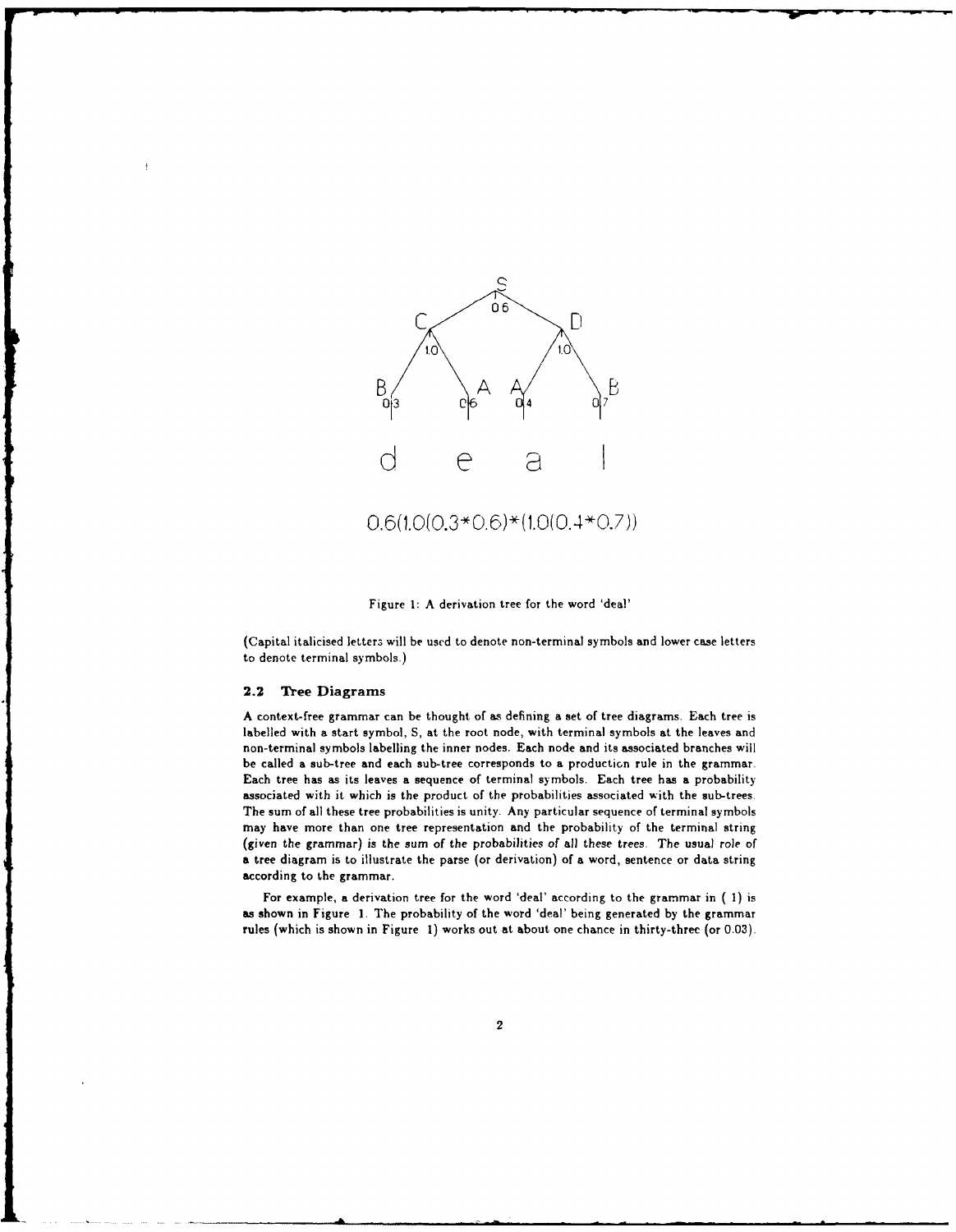#### **2.3 Stochastic Context-free Grammars**

**If** the rewrite rules of the grammar are oi the form:

$$
A \rightarrow \gamma
$$

**(\*** is the Kleene operator which denotes a sequence or repetition) where

$$
A\epsilon|V_N|
$$

and

$$
\gamma \in V_N \ \cup \ V_T
$$

where  $V_N$  and  $V_T$  are the sets of non-terminal and terminal symbols, respectively. (that is,  $\gamma$  is either a non-terminal symbol or a terminal symbol and A is a non-terminal symbol). then the grammar is a context-free grammar **(CFG).**

In a context-free grammar any sequence of terminal and non-terminal symbols can appear on the right hand side of the rewrite rule but the left hand sides nust consist **of** one non-terminal symbol onl). Any **CFG** (even when stochastic) can be transformed into a more useful form (fur the purposes of the **1-0** algorithm) called the Chomsk% Normal Form (CNF) **i;:**

$$
\begin{array}{ccc}\nA & \rightarrow & BC \\
C & \rightarrow & c\n\end{array}
$$

Non-terminal rules in CNF have only two non-terminal symbols on their right hand side which limits the derivation tree to binary branches.

#### **3** The Inside-Outside Algorithm

#### **3.1** Introduction

The Inside-Outside **(1-0)** algorithm re-estimates the probabilities associated with each of the rules in a stochastic context-free grammar given many examples of terminal strings which have been (or could have been) generated **by** a **SCFG.** The **1-0** algorithm can only accept and work with rules which are written in **CNF.** Initially, either random probabilities or probabilities which represent some prior knowledge about the grammar can be assigned to initialise the algorithm. Strings from a sample training set are read into the algorithm and 'nodal span' probabilities are calculated. At the end of the training sample, the rewrite rule probabilities are updated and the process continues to the next iteration. In effect, the **1-0** algorithm considers all possible parses of the input string according to its current rewrite rule probabilities and counts the number of times each of the rules is used. After one pass through a training set, it normalises and weights these counts to give an estimate of the probability of each rule.

#### **3.2 Terminology**

The term 'interval' is used to refer to a substring of the input string and it is usually asbociated with a particular node in the tree diagram. (In Baker's terminology an interval is referred to as a 'span' but the term interval will bt used in this paper to distinquish it from the use of 'span' as a verb.) Sub-tree probabilities are calculated for every interval (i.e from intervals of length one to the entire string) and for every node in the tree which could 'span' the interval, In following sections these sub-tree probabilities will be called the e and *f* values. For example, in Figure 2 the interval (delimited **by** square brackets) Idej has length two and the node that spans [de] is labelled *C.*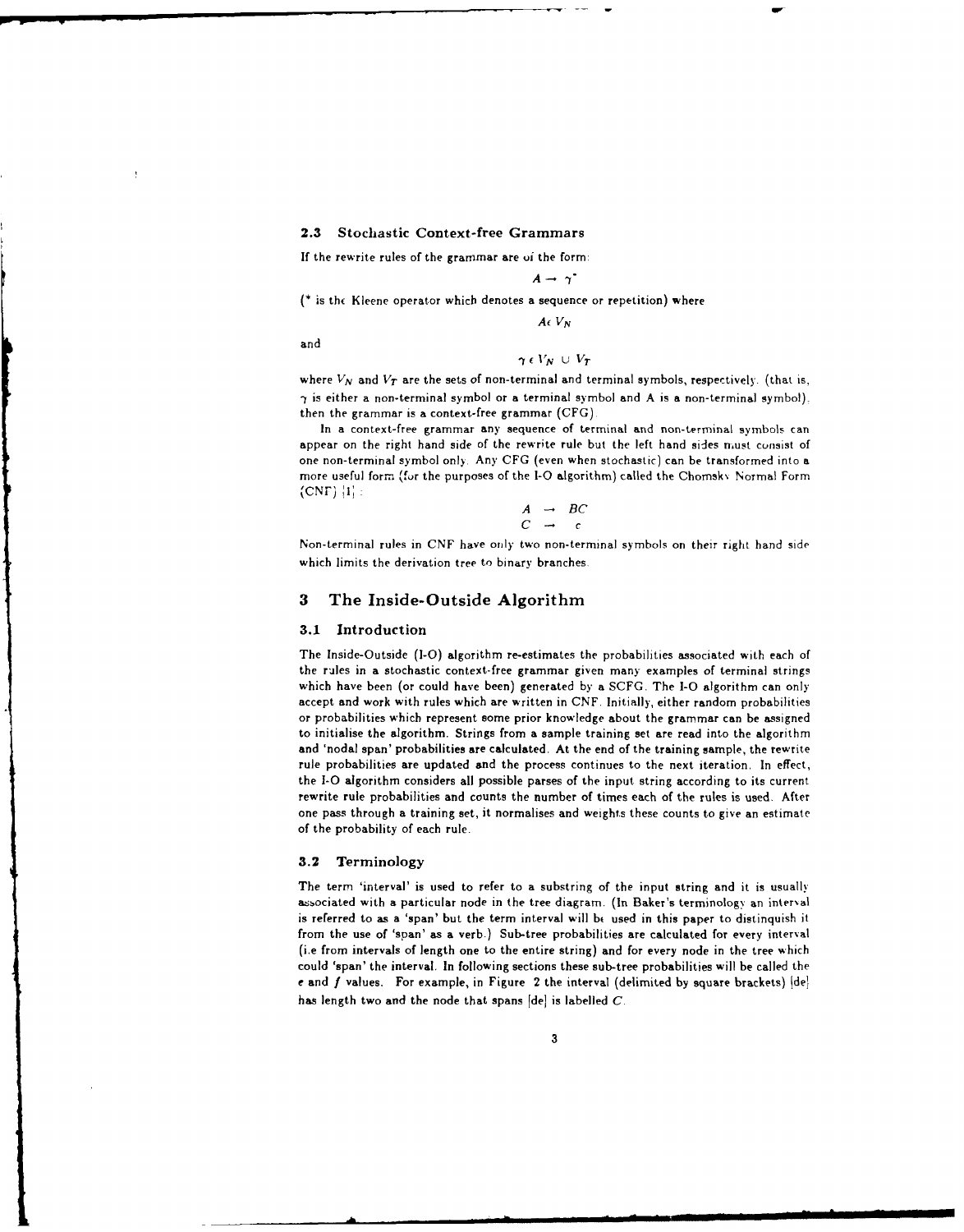

Figure 2: The interval [de] spanned by node labelled **C**

#### **3.3** Notation

The rewrite rule probabilities fall into two distinct types. The probabilities which are associated with non-terminal rules will be called the A-matrix probabilities and the terminal rule probabilities will be called B-matrix probabilities.

The rewrite rule *label*,  $\rightarrow$  *label<sub>i</sub> label<sub>k</sub>*, 1.0 is expressed in A-matrix notation as follows:

 $a_{ijk} = 1.0$ 

A rewrite rule such as,  $label_j \rightarrow terminal_k$ , 0.5 is expressed as :

 $b_{ik} = 0.5$ 

In terms of the derivation trees, the B-matrix probabilities are associated with the leaf (terminal) nodes and the A-matrix probabilities describe the statistics of the branches across the set of trees. The e and  $f$  values are denoted by  $e[s, t, i]$  and  $f[s, t, i]$  where  $s$  marks the first character of the interval, t marks the final character in the interval and *i* represents the labelled node in the tree which spans the interval.

#### **3.4** The e **and** *f* **values**

Assume that there are *L* strings,  $d_1, d_2, ..., d_i, ..., d_L$  in a training set. The *Ith* string is  $O_1^l$ .... $O_T^l$  and its length is  $T_l$ . For example, grammar (1) in Section 2.1 could generate as string,  $d_1$ , the word 'deal' so that  $T_1$  is 4 and  $O_1^1$ .... $O_4^1$  are 'd'..'? respectively. The e-value,  $e[s, t, i]$ , is the probability of the interval  $O_s$ ... $O_t$  given that the non-terminal, *i*, spans the interval. The f-value,  $f[s,t,i]$ , is the probability of the intervals  $O_1...O_{s-1}$  and *Oti+...OT* given that the non-terminal, i, spans the interval *O,...Ot.* **So** the e-value gives the probability of the sub-trees 'inside' the span of the non-terminal and the f-value gives the probability of the sub-trees 'outside' the span of the non-terminal.

 $\boldsymbol{4}$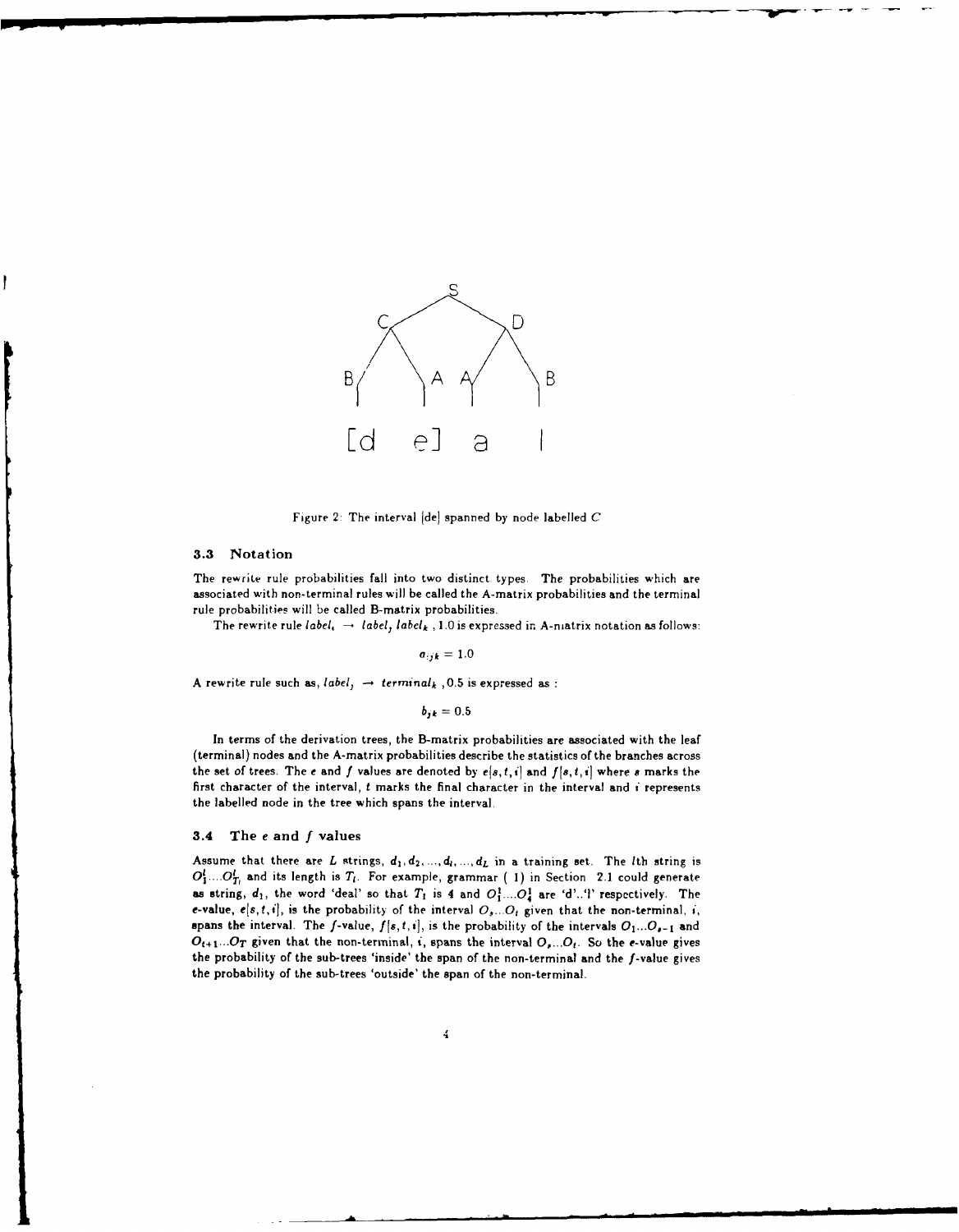

Figure 3: The calculation of  $e[s, t, i]$ 



Figure 4: The calculation of  $f[s, t, i]$ 

 $\ddot{\phantom{0}}$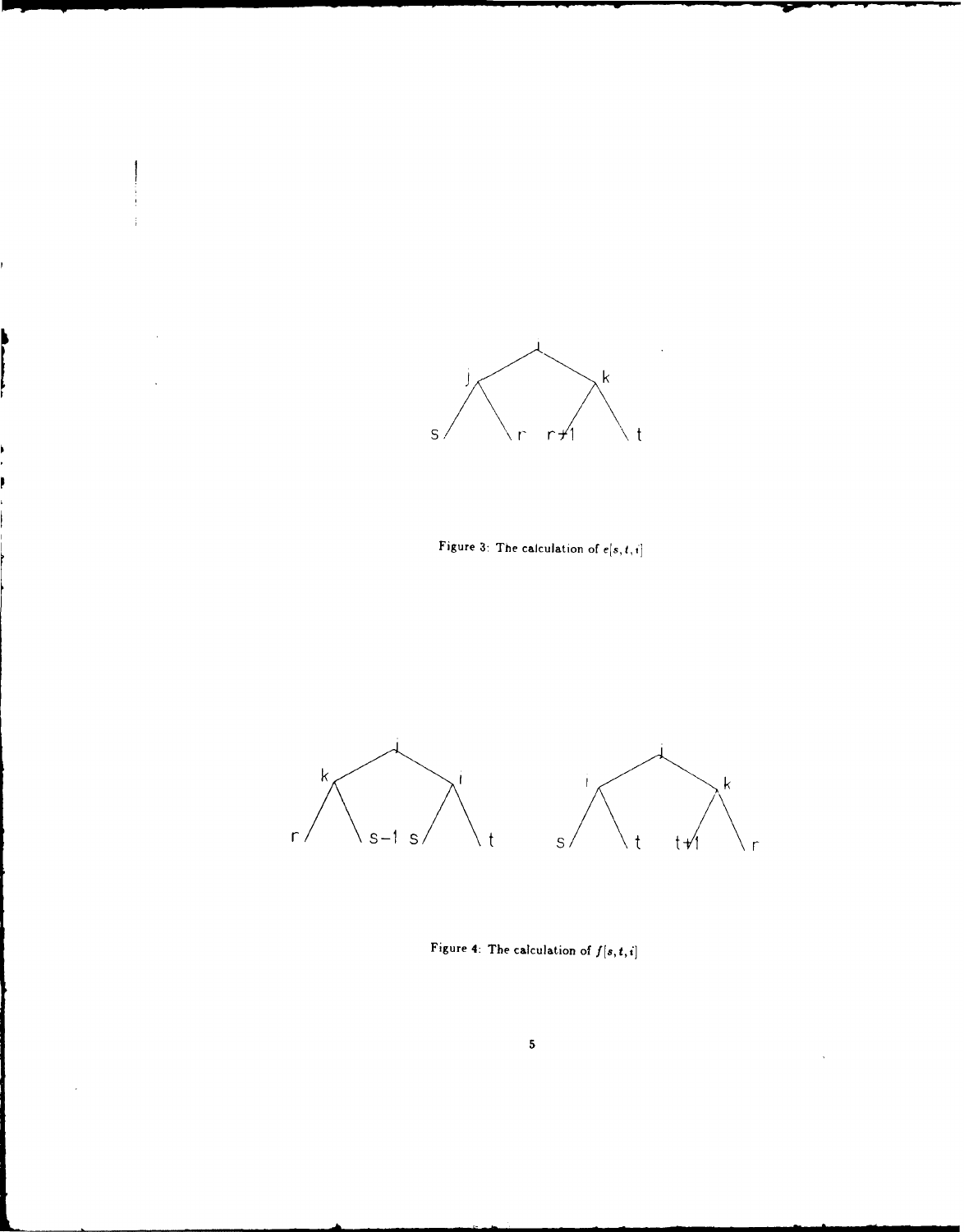#### **3.5** Calculation of **the** e and *f* values

The I-O algorithm is a kind of two-stage parsing process. The bottom up process generates the e values and effectively considers all possible configurations of the parse tree 'inside' the section below the node spanning the interval. (See Figure **3)** The top down process generates the *f* values and effectively considers all possible labelled sub-trees 'outside' the section spanning the interval (See Figure 4) For example, given that the algorithm is initialised with the probabilities **of** the **SCFG** as given in Section 2.1 and the input string is 'deal', then the basic steps in the **1-0** algorithm are as follows **:**

**1.** Assign the current B-matrix probabilities to the **c** values for the first stage in the bottom up process (i e. for spans of length **I).**

The only non-zero probabilities are **:**

$$
e[1, 1, B] = b_{BO_1^1} = b_{BA} = 0.3
$$
  
\n
$$
e[2, 2, A] = b_{AO_2^1} = b_{Ae} = 0.6
$$
  
\n
$$
e[3, 3, A] = b_{AO_3^1} = b_{Aa} = 0.4
$$
  
\n
$$
e[4, 4, B] = b_{BO_2^1} = b_{B1} = 0.7
$$

*2.* Now consider all possible parses of the intervals of length two using the e values, as assigned in step 1, and the existing A-matrix value for all possible nodes. The only non-zero probabilities are **:**

$$
e[1,2,C] = e[1,1,B] e[2,2,A] a_{CBA}
$$

and

$$
e[3,4,D] = e[3,3,A] e[4,4,B] a_{DAB}
$$

(Using this *particular grammar* there are **no** alternative trees for the word 'deal' and so there is only one term in the e-value probability calculation.)

3. Now consider the intervals of length three (and so on **..)** so that all possible parses of the interval given the node are added into the e-value The general equation for the e-value **is.**

$$
e[s,t,i] = \sum_{r,j,k} e[s,r,j] e[(r+1),t,k] a_{ijk}
$$

where r varies between s and **1.**

4. The final step in the bottom up process calculates the e-value for the entire string. This e-value,  $e[1, T_1, S]$ , is the probability of the word 'deal' given the current SCFG (i.e. the current A-matrix and B-matrix).

5. The first step in the top down process is to set  $f(1, T_1, S) = 1.0$ .

**6.** The *f* values are then calculated using the *f* values which were calculated in previous steps of the top down process and the e values as appropriate to the portions of the string outside the interval[s..tj. The general equation for the *f* values is **:**

$$
f[s,t,i] = \sum_{r,j,k} f[r,t,j]e[r,s-1,k]a_{jki} + \sum_{r,j,k} f[s,r,j]e[t+1,r,k]a_{jik}
$$

where in the first term r varies between 1 and  $s - 1$  (i.e. for the substring on the left hand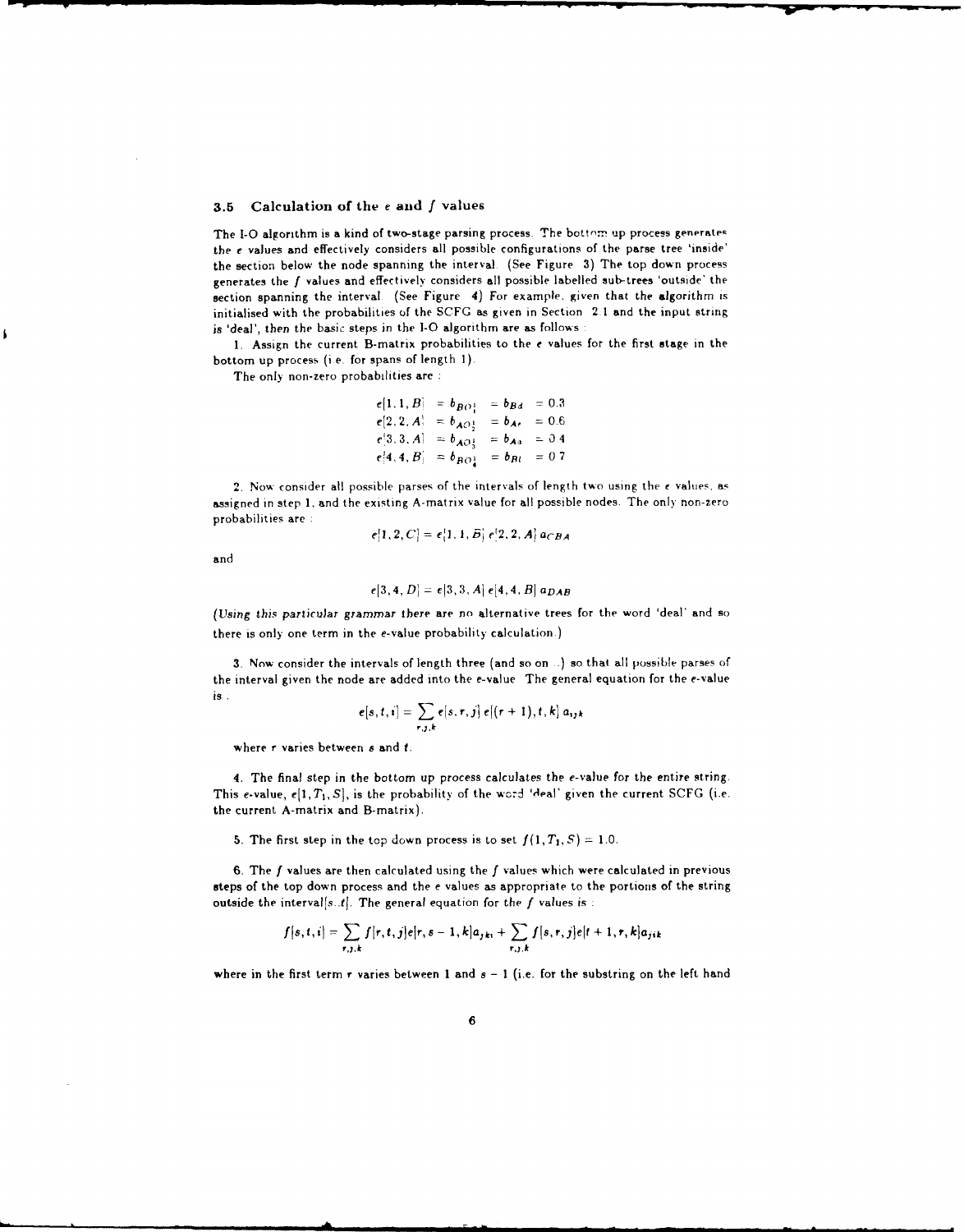

Figure 5 Calculation of the weights

side of  $[s,t]$  and in the second term r varies between  $t + 1$  and  $T_1$  (i.e. for the substring on the right hand side of *s..)*

The **1-0** algorithm for SCFGs is analogous to the Forward Backward algorithm for Hidden Markov models **J41** and uses the same kind of iterative Dynamic Programming technique. The o and **fl** in the Forward Backward algorithm are the equivalent of the *c* and  $f$  values, respectively.

#### **3.6 The Re-estimation Process**

Before describing the re-estiniation process it is useful to define some extra notation so that the equations simply become a summation of weights **:**

$$
w_{sttj,k} = \sum_{r} f[s,t,i] e[s,r,j] e[r+1,t,k] a_{tj,k}
$$
  

$$
w_{stt} = e[s,t,i] f[s,t,i] (= \sum_{jk} w_{sttj,k})
$$

The weight,  $w_{\text{str}}$ , is the probability of the string  $O_1$   $O_T$  given that the interval  $O_t$ ,  $O_t$ is spanned by non-terminal, **t.** The weight,  $w_{\pm}$ , *k*, *is* the probability of the string  $O_1$ .  $O_7$ given that the interval  $O_n$ ... $O_t$  is spanned by non-terminal,  $i$  and that the non-terminal,  $i$ , rewrites as non-terminals.  $j$  and  $k$ . (See Figure  $5$ .)

The A-matrix probabilities are updated as follows .-

$$
\bar{a}_{ijk} = \frac{\sum_{l=1}^{L} p_l^{-1} \sum_{st} w_{stijk}^l}{\sum_{l=1}^{L} p_l^{-1} \sum_{st} w_{sti}^l}
$$
 (2)

where  $p_i$  is the probability of the Ith string according to the current probabilities and it is represented in the algorithm as  $e[1, T_l, S]$  (the *l* subscript represents the string index).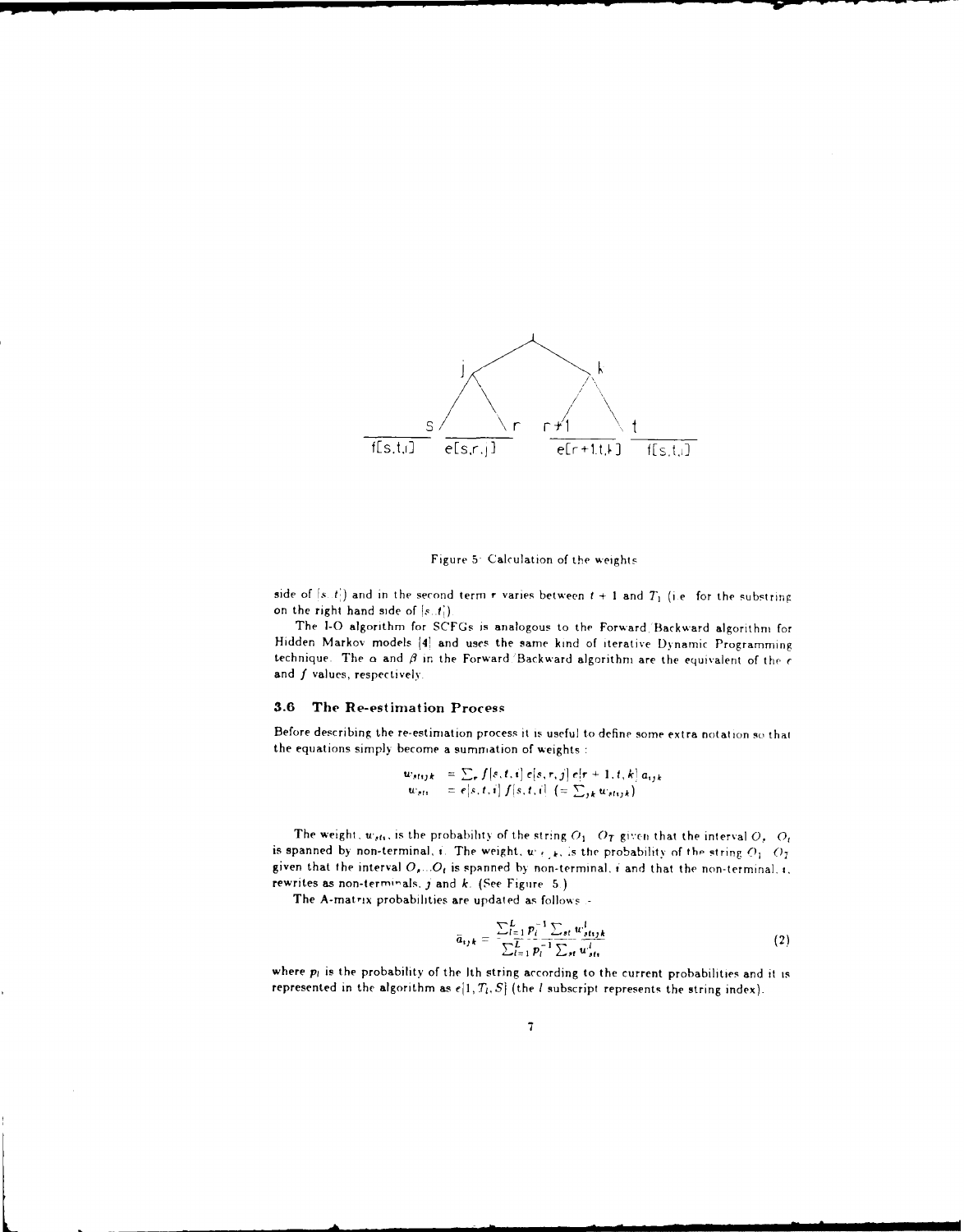So the 'inside' and 'outside\* parsing probabilities (i.e the e and *f* values) are combined with the current rewrite probability for each binary branch and this is normalised **b)** dividing by the sum of all possible binary branches to give the new A- matrix values. The probability of the string,  $p_i$ , is used to weight the statistics in favour of the more unlikely strings to prevent the rule probabilities 'feeding' only from the more common strings **as** the iterative process continues.

Frequency counts of the strings can be used quite simply in the re-estimation equations by multiplying the weight summation. Denoting the frequency of the Ith string by  $freq_i$ the re- estimation equation becomes :

$$
\bar{a}_{ijk} = \frac{\sum_{l=1}^{L} freq_l p_l^{-1} \sum_{st} w_{stijk}^l}{\sum_{l=1}^{L} freq_l p_l^{-1} \sum_{st} w_{sti}^l}
$$
(3)

The B-matrix probabilities are updated similarly *:*

$$
\bar{b}_{j,k} = \frac{\sum_{i=1}^{L} p_i^{-1} \sum_{t} \sum_{t=1}^{t} \mu_{ttj}^{t}}{\sum_{i=1}^{L} p_i^{-1} \sum_{t} \mu_{ttj}^{t}}
$$
\n(4)

so that the numerator only contains those weights for which the entry at position t in the string is equal to terminal k. The string frequency can be used as in equation (3):

$$
\bar{b}_{jk} = \frac{\sum_{l=1}^{L} fre_{0l}}{\sum_{l=1}^{L} fre_{q_l} p_l^{-1} \sum_{l} \underbrace{v_{l=k}^1 w_{tl}^l}_{u'_{tl}}}
$$
\n
$$
(5)
$$

#### *4* **The Computer Program**

#### 4.1 Introduction

The Inside-Outside algorithm computer program is written in modular form in VAX PAS-CAL. Details of how to run the program and the **1-0** algorithm demonstration are given in the Appendix. The following sections describe each of the modules.

#### 4.2 The Main Program

The main program simply reads in all the control parameters (such as the number of nonterminal labels, etc and the various file names) It then performs the main iteration loop for the required number of training cycles

#### **4.3** Initialisation

This small module simply initialises the weights to zero at the beginning of each iteration

#### 4.4 Probability Assignment

The A-matrix and B-matrix probability values are initialised according to the user's choice from the following three options:

- " random numbers between 0 and **1.**
- **"** uniform values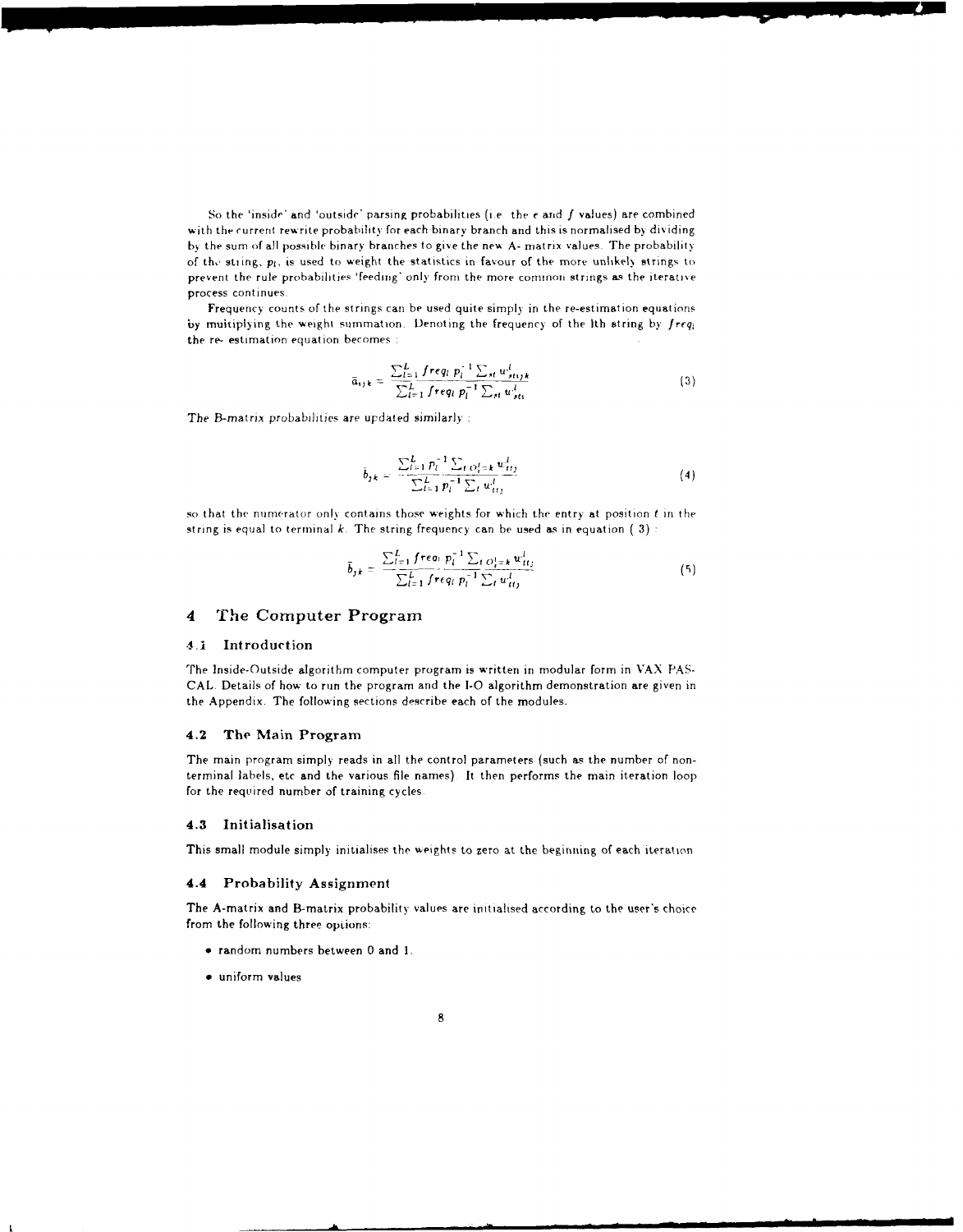probabilities taken from a file which represent prior knowledge about the grammar or from a previous :un.

All probabilties are then normalised to conform with the conditions for a SCFG. In the case of the use of prior knowledge about a particular grammar the probabilities in the 'prior knowledge' file are slightly reduced due to all other (i.e. unspecified) matrix probabilities being initialised as 'a small number' to avoid initialising probabilities as zero. (If probabilities have zero value then they remain at zero due to the multiplicative functior,s in the algorithm.)

#### *4.5* Calculation of e and *f* values

Before each iteration the e and *f* values are initialised to zero. The values are then simply accumulated over the training set. The bottom up process is controlled using the following loops **:**

interval length goes from *I* up to string length

s goes from 1 to string length-span length+l

The top down process is controlled using the following loops :

interval length goes from string length down to **I**

**t** goes from string length to span length

The variable r moves between s and *t* and the *i, j* and *k* nodes assume the values of all possible labels up to the limits specified for the non- and pre-terminals.

#### 4.6 Matrix Update

At the end of each iteration the e and *f* values are used to update the A-matrix and Bmatrix probabilities as shown in equations **(** 3) and **(** 5). After the required number of iterations, the values of the A-matrix and B-matrix and their *corresponding* indices are output as the inferred grammar rules.

#### 4.7 Notes

Pre-termina!s are given arbitrary labels in the **1-0** algorithm but they must be treated quite distinctly from other non-terminal symbols. Non-terminal symbols are also given arbitrary namez but a special non- terminal symbol must designated to be the root (start) symbol. S. Binary CNF rules (e.g.  $S \rightarrow AB$ ) are assumed throughout.

#### **5 The** Experiments

This section describes some of the exploratory work which was carried out to validate and verify the computer programs and to examine the genera! behaviour of the algorithm.

-A .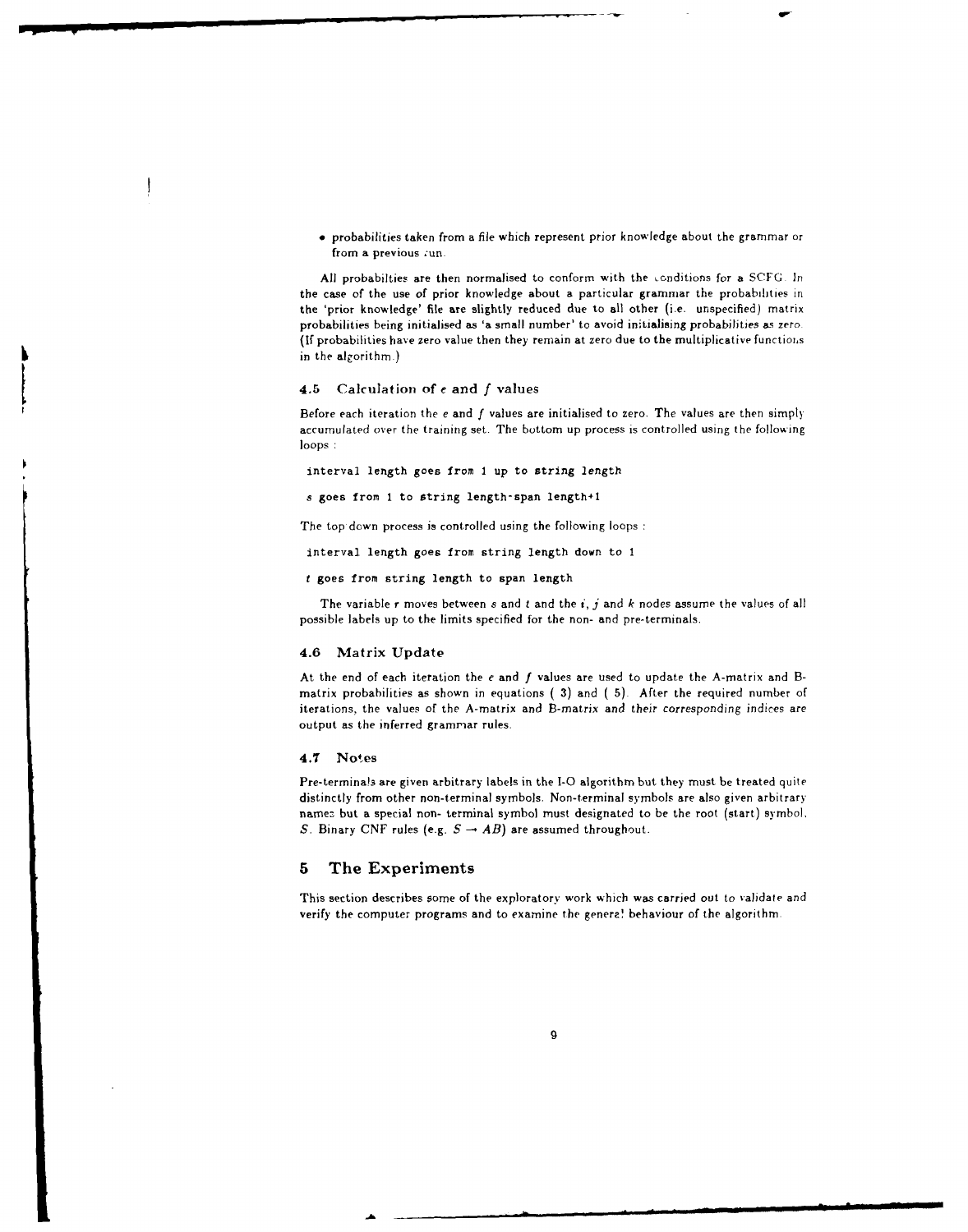#### **5.1** The Input Data

In order to provide training data for the algorithm, the computer readable LOB (Lancaster-Oslo-Bergen) corpus of English words was used, and all words marked in the corpus as proper nouns and foreign words were excluded. Hyphenated words and those containing apostophes were included and the hyphen and apostrophe are treated as alphabetic characters. Several small subsets were selected from the corpus for the purposes of testing and training. In the example described in 5.2, a typical training set is a subset of words which all contain the substring 'ght':

| 1  | brighter | 2  | bright   |
|----|----------|----|----------|
| 3  | bought   | 3  | caught   |
| 6  | delight  | 2  | eight    |
| 4  | flight   | 3  | height   |
| 1  | insight  | 6  | fight    |
| ı  | lights   | 13 | brought  |
| 3  | caught   | 5  | daughter |
| 2  | fighter  | 2  | flights  |
| 3  | height   | 5  | light    |
| ı  | nights   | 1  | ought    |
| 3  | rights   | 1  | sights   |
| ı  | sought   | 14 | thought  |
| 3  | tonight  | ı  | upright  |
| 4  | weight   | 31 | night    |
| 17 | right    | 2  | sight    |
| 3  | tonight  | 1  | upright  |
| 4  | weight   | 31 | night    |
| 3  | rights   | 2  | slight   |
| 2  | straight | ı  | taught   |
| 1  | upright  | 4  | weight   |

where the number before each word is a frequency count of the number of times that the word occurs in the sample taken from the corpus.

#### **5.2** A Grammar for spelling -ght- words

The algorithm starts-out with random rewrite rule probabilities which are correctly normalised. The algorithm also needs to be told how many non-terminal and pre-terminal symbols it is to use for its SCFG. The *e* and f values are calculated and accumulated for every word in the training set and at the end of each training set the A-matrix and B-matrix are updated.

The next iteration uses the new A-matrix and B-matrix probabilities to calculate the *e* and f values. In this way the algorithm re-estimates the probabilities according to the structure in the words of the training set.

#### **5.3** Results

The algorithm uses input data similar to the lists in **5.1** and the number of labels for nonterminal and pre- terminal symbols is varied in order to examine the effects of changing these numbers on the resulting grammar. The number of matrix updates is also varied to discover the rate of change of the grammar as the algorithm is exposed to more training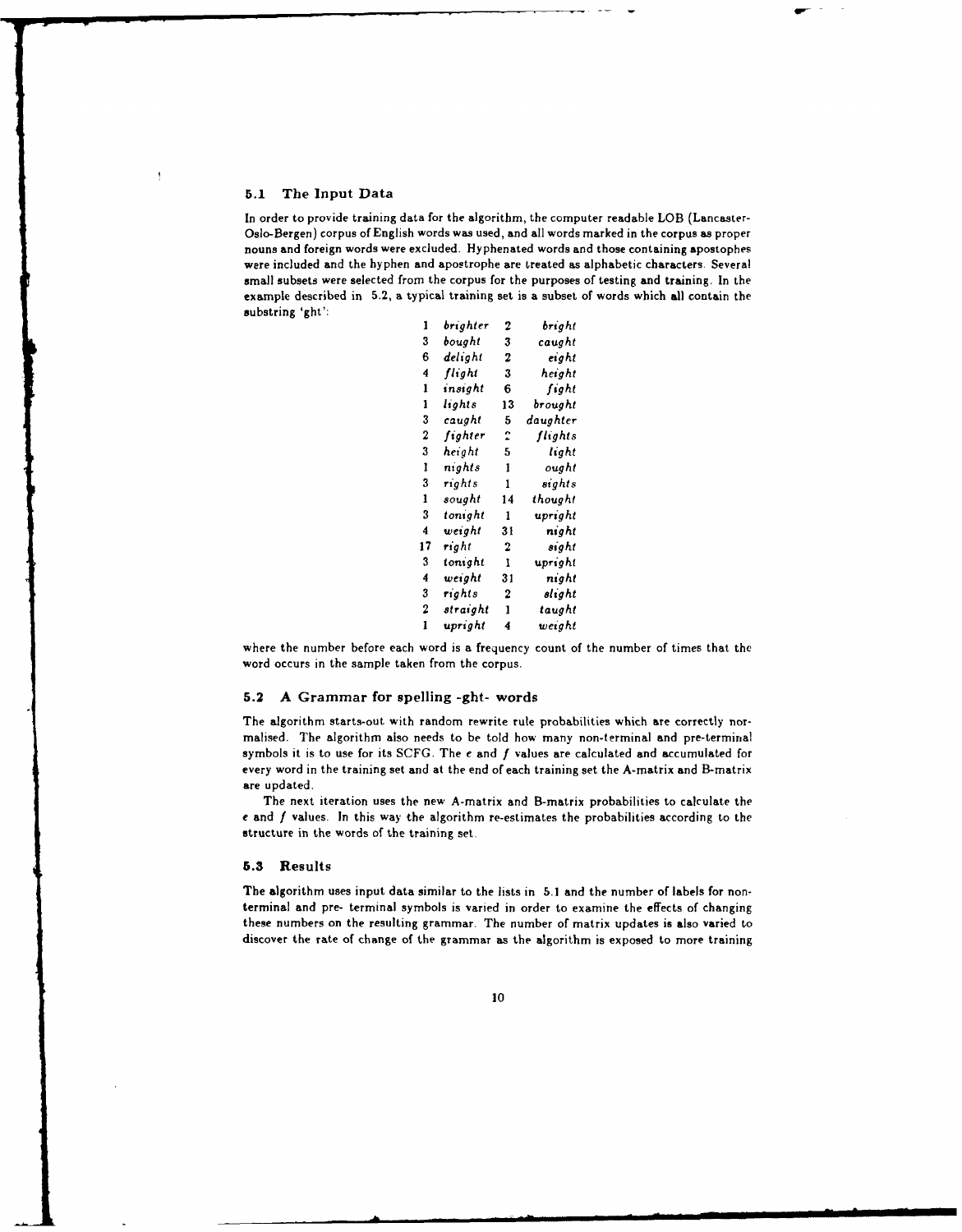|         | Results on -ght- words |                |
|---------|------------------------|----------------|
| updates | non, pre-terminals     | Aver word prob |
| 20      | 20,8                   | 0.0001020      |
| 20      | 24,12                  | 0.0000802      |
| 30      | 20,8                   | 0.0069200      |
| 30      | 24,10                  | 0.0133443      |
| 30      | 24,12                  | 0.0213200      |
| 30      | 22,10                  | 0.0216900      |

Table **1:** Results of grammatical inference for -ght- words

data. The results in Table **5.3** were obtained and are listed in ascending order of probability value,

The first column shows the number of matrix updates (i.e. the number of training set iterations) before the grammatical inference process is stopped. The second column gives the upper limit on the number of non- terminal and pre-terminal symbol labels that the algorithm uses. The third column shows the average word probability taken over all the words in the training set given the **SCFG** that the algorithm has inferred in its final iteration. Figure **6** shows how the inferred grammars gradually get better at explaining the data in the training sets. The grammar 'score' is the logarithm of the average word probability at the end of each iteration. It takes several iterations for the node labels to become organised and then the grammar score rapidly increases. The rate of increase slows down until further iterations produce only small improvements.

The inferred **SCFG** can be used in a simple random sampling process to generate synthetic 'word strings'. The following list of words was generated from the grammar which resulted from the run with **30** updates, 22 non-terminals and **10** pre-terminals

| night      | pright | light  | rright  |
|------------|--------|--------|---------|
| fenight    | aight  | enight | light   |
| baight     | night  | sight  | right   |
| eight      | light  | night  | wwnight |
| night      | nıqhi  | enight | night   |
| eight      | night  | eight  | rught   |
| sright     | night  | tnight | night   |
| light      | aight  | rught  | aight   |
| elught     | night  | eight  | enight  |
| cnight     | night  | night  | unnight |
| night      | night  | ulight | night   |
| lught      | night  | night  | lught   |
| fec fnight | wnight |        |         |

#### **6 A** Maximum Likelihood Parser

#### **6.1** Introduction

The inferred SCFG can be used to generate the parse of an input word string which gives a maximum likelihood value. (This is called the maximum likelihood parse.) The **f** values are calculated in the normal bottom up process but the maximum e-value is stored for each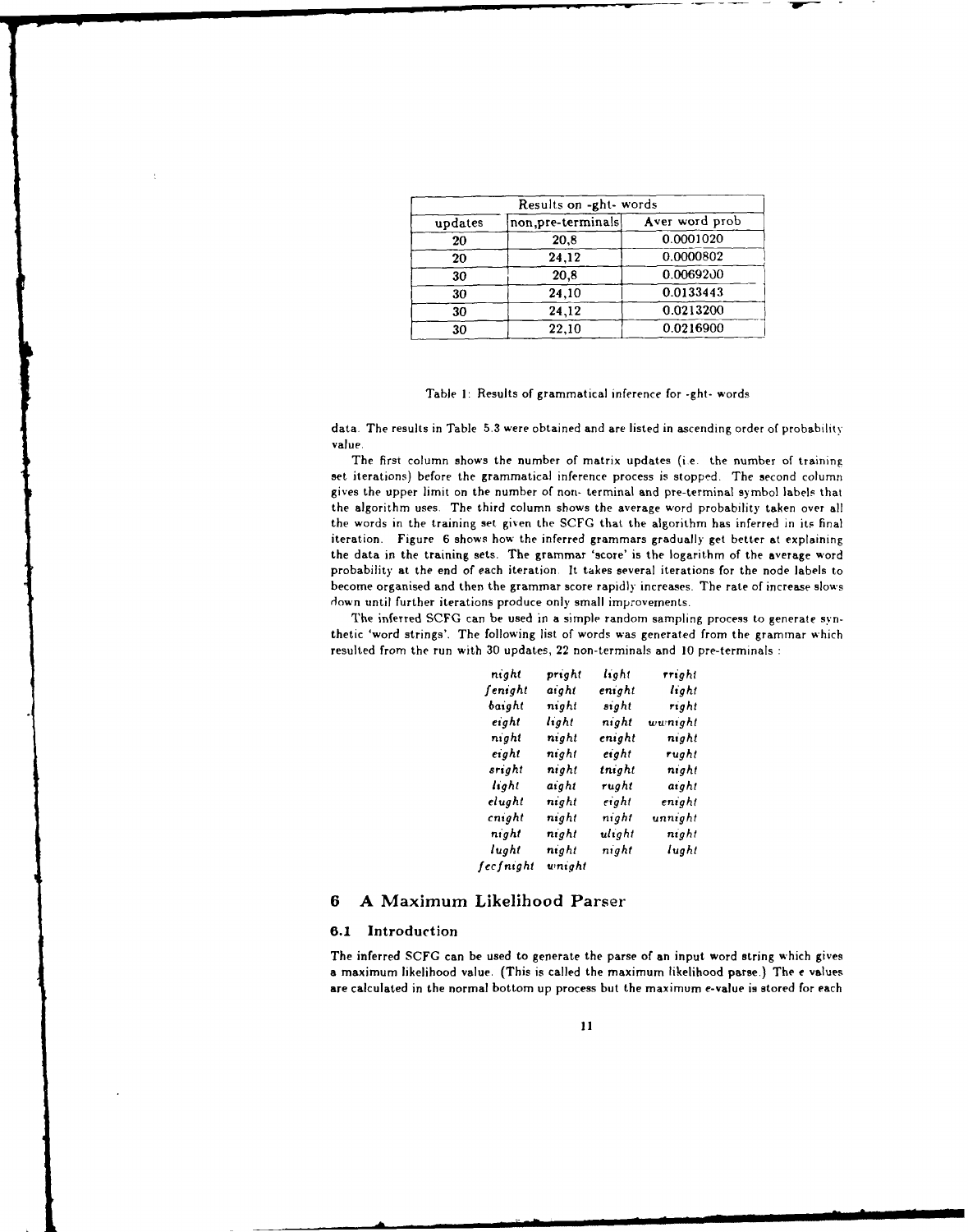

Figure 6: Grammar 'score' against number of iterations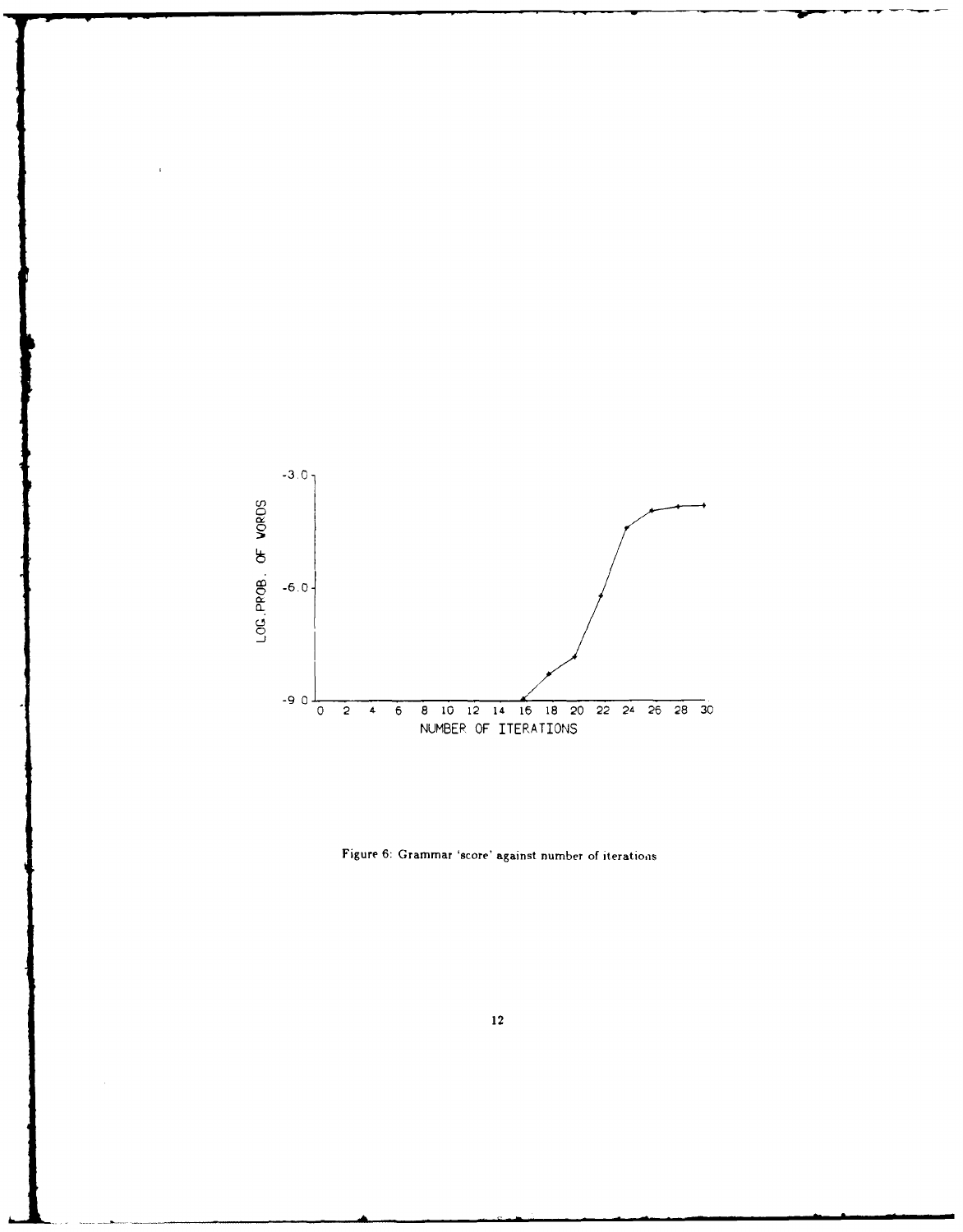

Figure **7:** Maximum likelihood parse tree for the word 'night'

node label and interval. Pointers are set to the corresponding j and *k* (and r) so that in the top down process the tree can be traversed to generate the maximum likelihood parse. The process is basically one of dynamic programming; each interval (or span) is a stage and the non-terminal node labels are the states over which maximisation occurs at each stage The recursive procedure calculates the maximum likelihood parse at each stage by taking into account the maximum likelihood parses at previous stages (i.e. for increasing size of interval). The final stage is reached at the root node (which spans the whole input string) where the value of the recursive maximisation function is the maximum likelihood of the string and the pointers which were set at each stage can be traced back down the tree to give the parse.

As an example, the maximum likelihood parse of the word 'night' is as shown in Figure **7** for the grammar inferred from **30** updates of -ght training sets with 22 non- terminals and 10 pre-terminals. (The node labels are those used within the program.)

#### **6.2** Parsing using simple word tags

As a simple extension of the word-spelling experiments the sequences of single letter word tags from the LOB corpus are analysed using the **1-0** algorithm. Sentences of length less than six words are extrected from the LOB corpus and the first letter of the tag for each word in the sentence is written into a string which represents the broad part of speech analysis of the sentence. For example, the sentence 'The cat sat on the mat.' would be represented as 'ANVIAN' (i.e. article,noun,verb,preposition,article,noun). Such strings are used as training data for the algorithm The inferred grammar rules could then be used to find the maximum likelihood parse of test sentences such as the one in Figure *6,2.*

#### **7** Discussion

The results of the simple -ght- word experiments show that too many non-terminal node labels can give lower grammar scores due to the extra processing required to organise the greater number of symbols.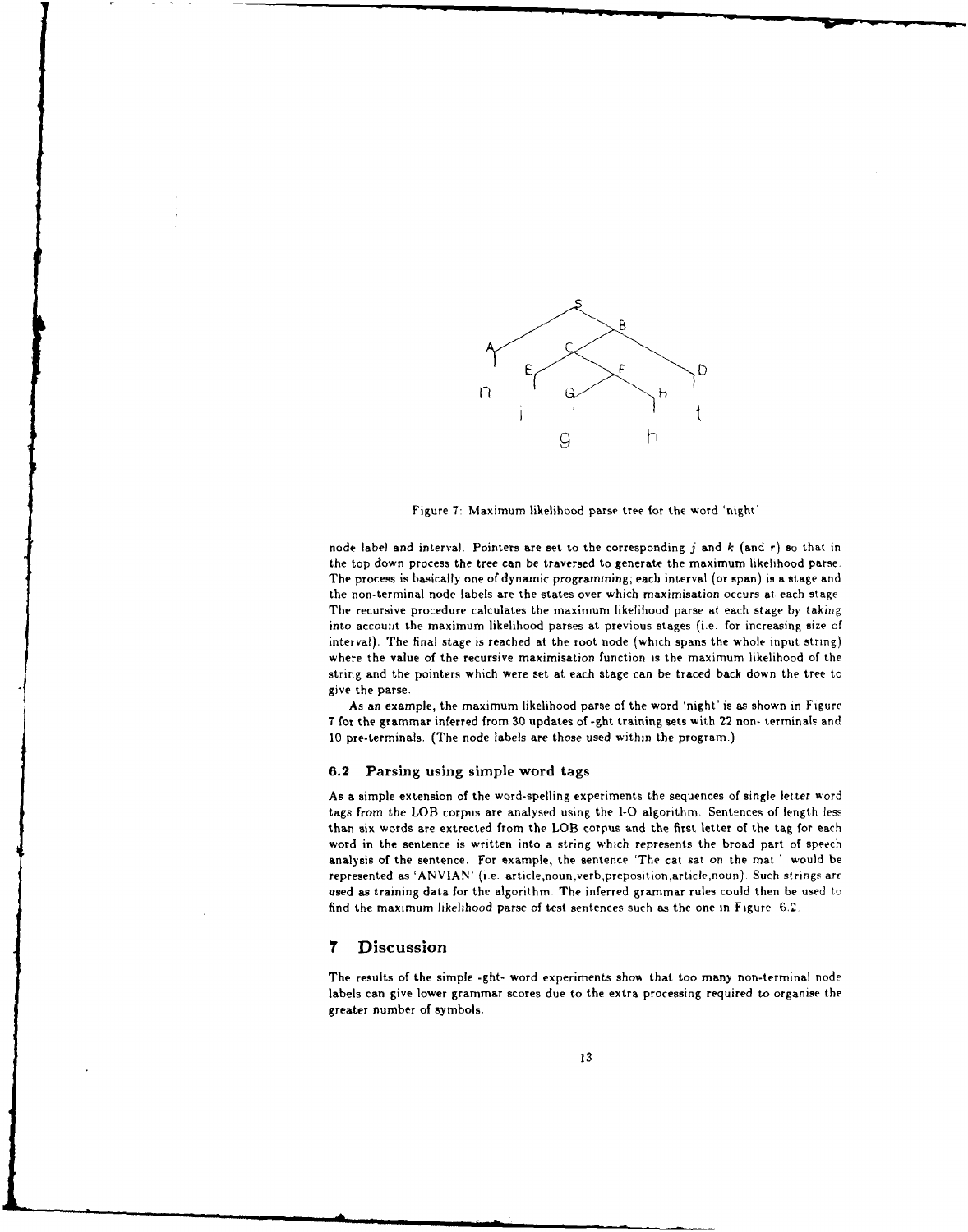

Figure **8:** Maximum likelihood parse tree **for** the tag string AJNNVR

**A** Serious problem with the **1-0** algorithm is one of 'underfiow'. In Other words, the e and f value calculations involve multiplications of (often) very small probabilities which quickly approach the lower limit for a real value in computer terms. So far, the small sample training sets have not caused any underfiow problems but future work (which is now being carried out) on general English spelling is more likely to run into underflow problems so, to get around the problem, the **e** and *f* calculations and matrix re-estimations make use of logarithms (and so addition rather than multiplication).

The algorithm is processor intensive (in particular, the **e** and *f* calclulations) in terms of computing time for each iteration. The processor time scales with the number of nonterminals and terminals, the number of iterations and the length of the input strings, so to infer grammars which have many symbols and which can generate long strings, the A-matrix and B-matrix would have to be initialised with probabilities which reflect prior knowledge about the grammar (rather than random numbers), in order to reduce the number of iterations necessary to achieve a grammar with a high score (see Figure **6).** The algorithm is well suited to parallel processing, however, as the **e** and **f** values could be calculated quite separately for each string in the training set. Alteratively, or in addition, parallel or vector processors couls be used for the **e** and *f* calculations **by** exploiting their structure, which is basically that of matrix multiplication.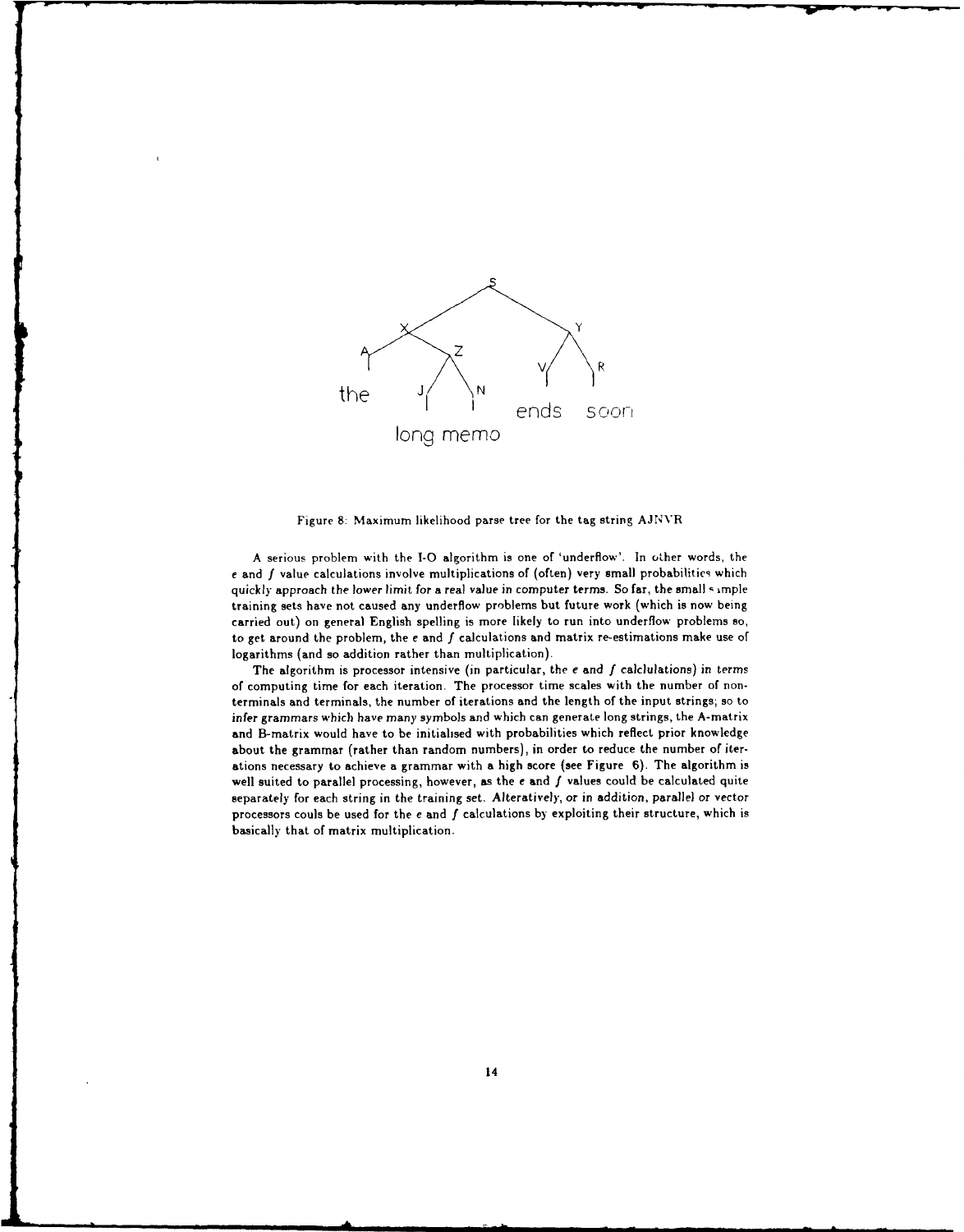#### **8 Appendix**

The I-O algorithm program is in [DODD.IO] and the following modules need to be linked :

- **e** BAKERMAIN
- **e ASSIGN**
- **\* INIT WTS**
- **e EFCALC**
- **\* UPDATE** MATRICES
- **\* AEDMOD**
- **\*** AEDLIB (LIBRARY)

The VMS command to link the above modules is called LINKBAKER.COM and it is executed **by** typing @LINKBAKER BAKERTEST.GOM runs a test version of the algorithm and an example of the control data for the perticular test run is given below:

```
set def [dodd.io]
run bakermain
random (* other options are 'prior knowledge' and 'uniform' *)
baker.out (* name of general output file *)genfil.inp (* name of file for final inferred grammar rules *)
prifil2.inp (*prior knowledge rule file - if used *
matfil.out (* file for final a-matrix and b-matrix *)3895 (* initial random number aeed *
3 (* number of non-terminals *)
2 (* number of pre-terminals *)
1 (* number of training sets *)N (* selection Y/N for uppercase/lowercase input *)
N (* Y/N for spaces between terminals in input strings *)
Y (*YIN for AED display *)
aedfil2.inp (* file for AED display *
expert (* control data for the colour routines *
x-10.Y-510,ahow
n=0,rgb=0,0,100,j
n=1.rgb=3*0.j
```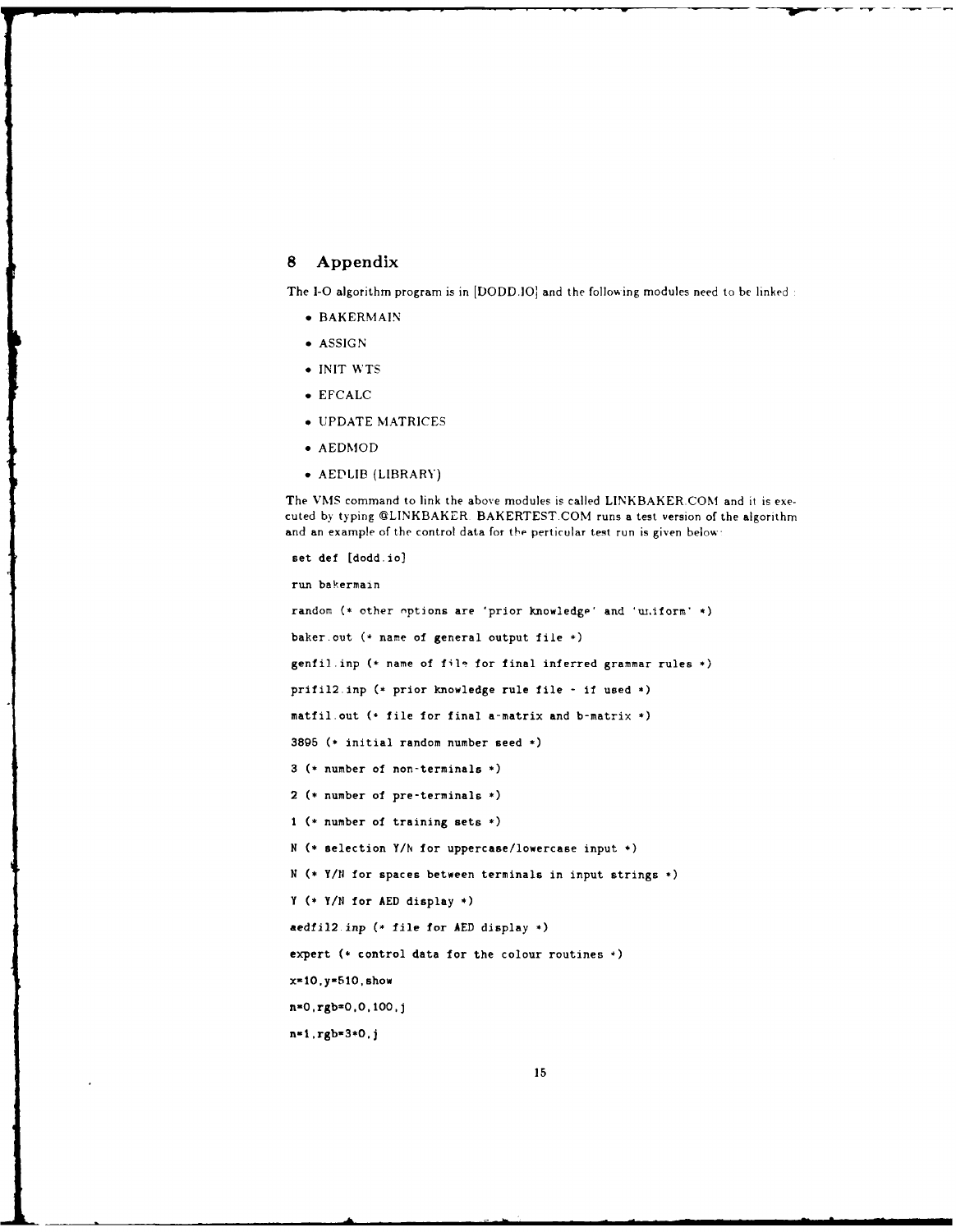n-255. **BC**

exit **(\*** control instructions for **AED** display \*

abc.inp **(\*** namce **o!** file fur training set **\*)**

**0.01 (\*** cut off value for output to genfil \*

**If** an **AED** dispay is not reqaired then the AEDfilename and the control data for the **AED** displays should not be included in the command file.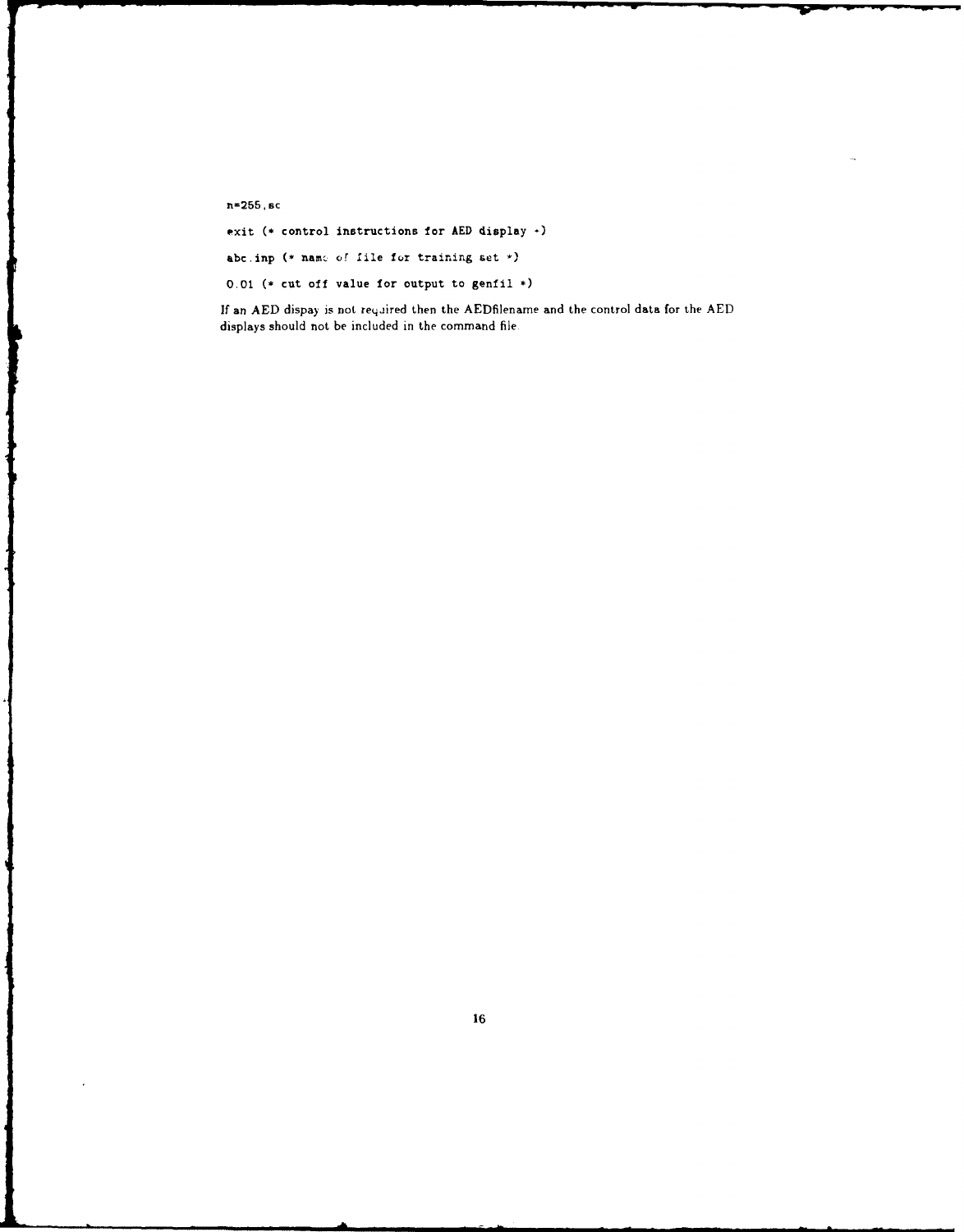# **References**

 $\mathbf{r}$ 

- **11)** A.V. Aho and **J.J.** Ullman. *The Theory of* Parsing. Translation and Compiling' *Parsing* Prentice-Hall, **1972.**
- 121 *3.K.* Baker. Trainable grammars for speech recognition. In D.H.Klatt and *3.3.* Wolf. editors. Speech Communication Papers for the 97th *Meeting of the Acoustic Society of America.* pages **547-550, 1979.**
- **131 J.S.** Bridle and L. Dodd. *Formal* Grammars an4 Alarkot' Models. Memorandum 405, RSRE, October **1987.**
- [4] F. Jelinek. Markov source modelling of text generation. In *NATO Advanced Study Institute: Impact of Processing Techniques on Communication, Martinus Nijhoff. 1985*